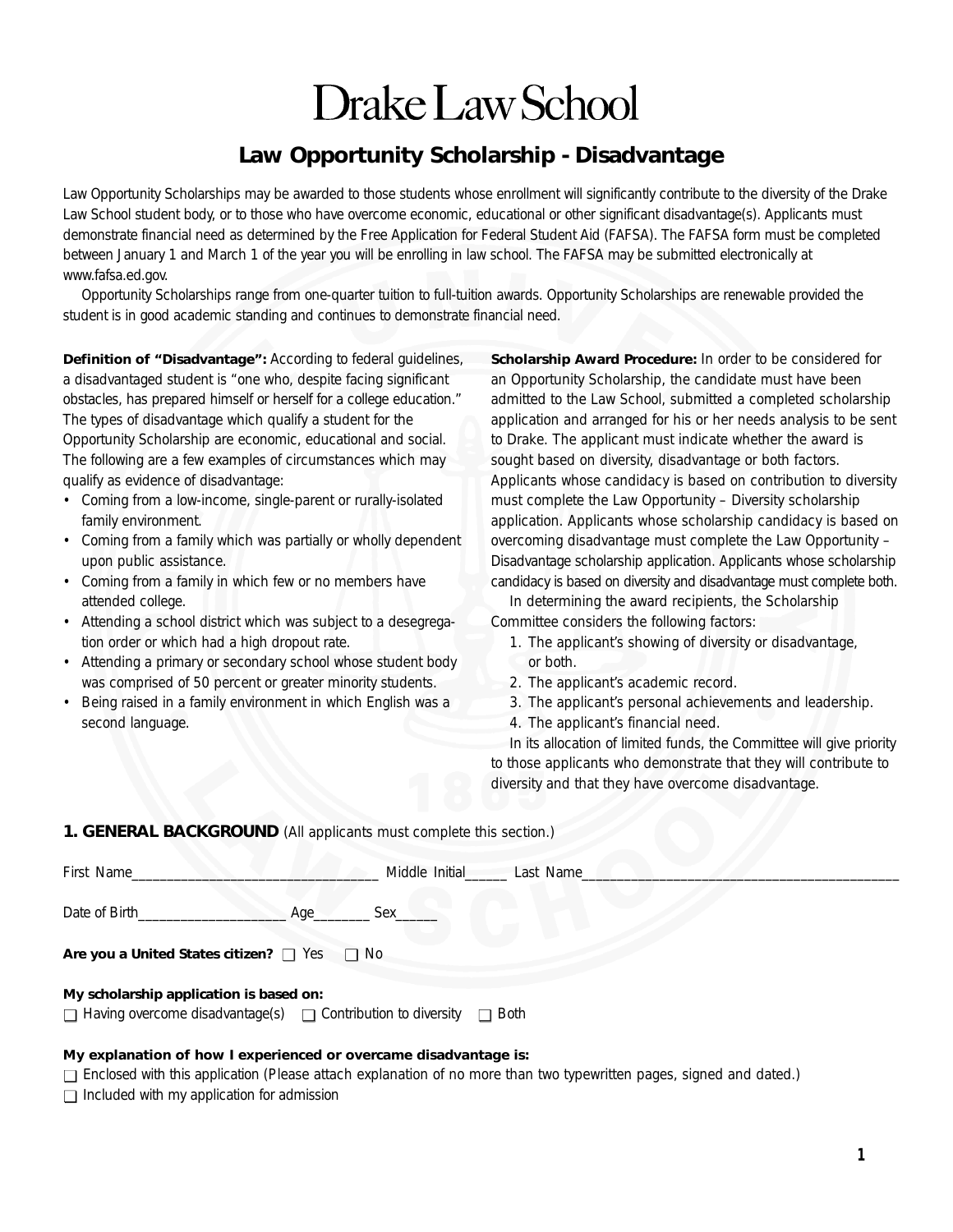| <b>Marital Status:</b> $\Box$ Single $\Box$ Married $\Box$ Divorced $\Box$ Separated                                                                                                                                           |     |                       |  | □ Widowed                                     |                                  |  |  |  |
|--------------------------------------------------------------------------------------------------------------------------------------------------------------------------------------------------------------------------------|-----|-----------------------|--|-----------------------------------------------|----------------------------------|--|--|--|
|                                                                                                                                                                                                                                |     |                       |  |                                               |                                  |  |  |  |
| Spouse's Occupation: Change and Changes of Changes and Changes and Changes and Changes and Changes and Changes and Changes and Changes and Changes and Changes and Changes and Changes and Changes and Changes and Changes and |     |                       |  |                                               |                                  |  |  |  |
|                                                                                                                                                                                                                                |     |                       |  |                                               |                                  |  |  |  |
| Names of children/dependents                                                                                                                                                                                                   | Age | Relation to Applicant |  | Amount of Annual Support<br>You Provide Child | Anticipated Changes<br>(explain) |  |  |  |
|                                                                                                                                                                                                                                |     |                       |  |                                               |                                  |  |  |  |

# **2. FINANCIAL CONDITION OF APPLICANT & SPOUSE**

\* List and explain on a separate sheet.

In addition to the information on this application, all applicants must have a financial aid need analysis form, such as the FAFSA, sent to Drake University.

 $\_$  , and the set of the set of the set of the set of the set of the set of the set of the set of the set of the set of the set of the set of the set of the set of the set of the set of the set of the set of the set of th

|                                                                                                                                                             | Current Calendar Year |               |                               | Next Year (estimated) |  |  |
|-------------------------------------------------------------------------------------------------------------------------------------------------------------|-----------------------|---------------|-------------------------------|-----------------------|--|--|
|                                                                                                                                                             | Applicant             | Spouse        | Applicant                     | Spouse                |  |  |
| Income (before taxes)                                                                                                                                       |                       |               |                               |                       |  |  |
| (include all work study,                                                                                                                                    |                       |               |                               |                       |  |  |
| summer jobs, tutorial, fellowships)                                                                                                                         |                       |               | $\mathfrak{S}$ $\mathfrak{S}$ |                       |  |  |
| Federal/state income tax paid                                                                                                                               |                       |               |                               |                       |  |  |
| Real estate owned (dollar value)                                                                                                                            |                       |               |                               |                       |  |  |
| Stocks & bonds owned                                                                                                                                        |                       |               |                               |                       |  |  |
| Indebtedness* (school loans, charges, etc.)                                                                                                                 |                       | $\frac{1}{2}$ | $\mathcal{L}$                 |                       |  |  |
|                                                                                                                                                             |                       |               |                               |                       |  |  |
| *Please list on separate sheet.                                                                                                                             |                       |               |                               |                       |  |  |
| 3. RESOURCES AVAILABLE TO APPLICANT FOR LAW SCHOOL EXPENSES<br>Please estimate the resources you will have available during your three years of law school. |                       |               |                               |                       |  |  |
|                                                                                                                                                             |                       | First Year    | Second Year                   | Third Year            |  |  |
| From personal savings                                                                                                                                       |                       | $\mathcal{S}$ |                               |                       |  |  |
| From earnings                                                                                                                                               |                       | \$            |                               |                       |  |  |

Scholarships, grants-in-aid\*  $\frac{1}{2}$   $\frac{1}{2}$   $\frac{1}{2}$   $\frac{1}{2}$   $\frac{1}{2}$   $\frac{1}{2}$   $\frac{1}{2}$   $\frac{1}{2}$   $\frac{1}{2}$   $\frac{1}{2}$   $\frac{1}{2}$   $\frac{1}{2}$   $\frac{1}{2}$   $\frac{1}{2}$   $\frac{1}{2}$   $\frac{1}{2}$   $\frac{1}{2}$   $\frac{1}{2}$   $\frac{1}{2}$   $\$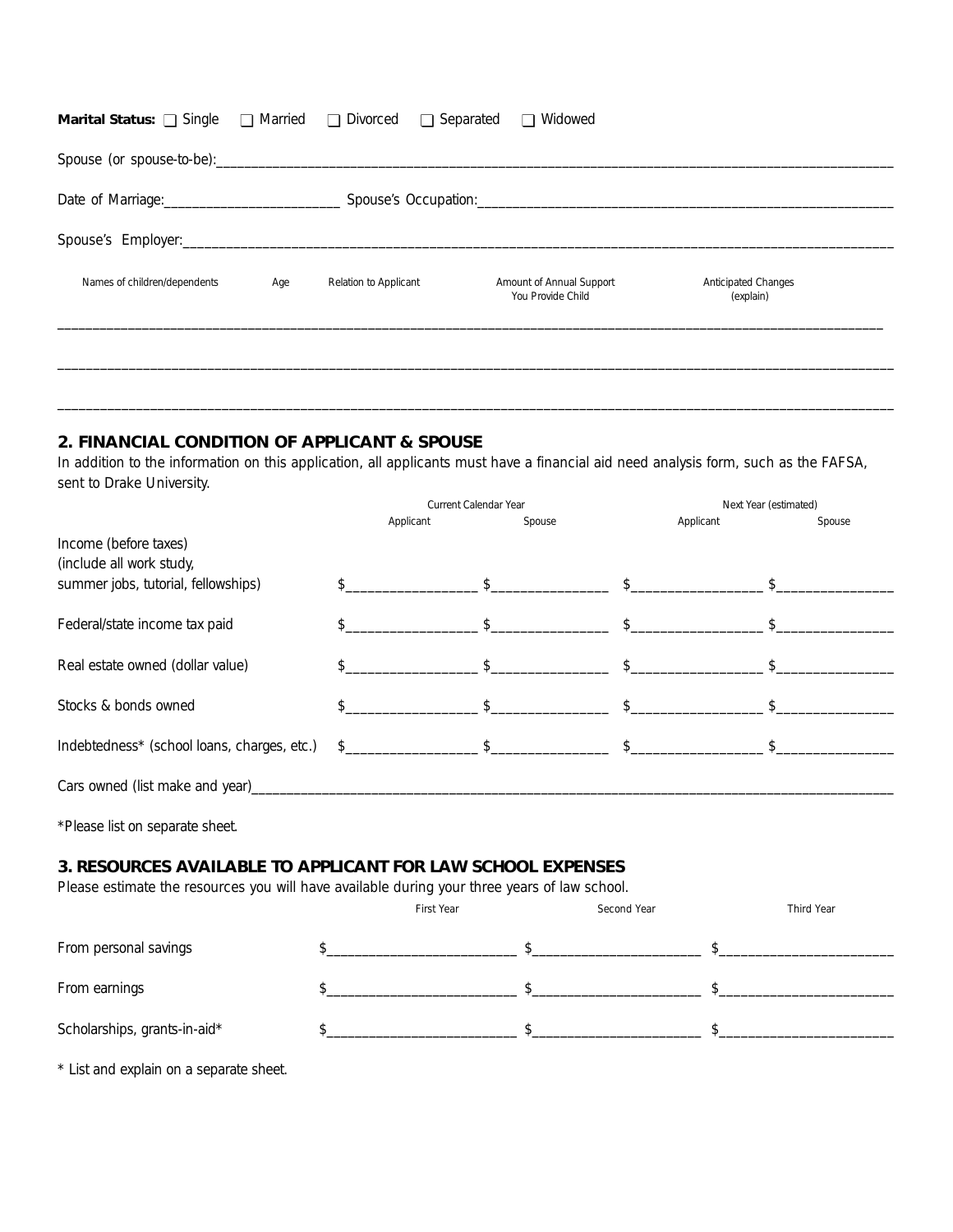# **4. DISADVANTAGE INFORMATION**

If your scholarship application is based on having overcome disadvantage(s), this statement is required, regardless of age or independence (self-support).

|  |  | Was the school district you attended ever under a school desegregation decree? $\Box$ Yes $\Box$ No |  |  |  |
|--|--|-----------------------------------------------------------------------------------------------------|--|--|--|
|--|--|-----------------------------------------------------------------------------------------------------|--|--|--|

#### **Father or Male Guardian**

| Name: <u>contract and contract and contract and contract and contract and contract and contract and contract and contract of the second state of the second state and contract of the second state of the second state of the se</u> |                       |                                               |                                                                    |                                                        |
|--------------------------------------------------------------------------------------------------------------------------------------------------------------------------------------------------------------------------------------|-----------------------|-----------------------------------------------|--------------------------------------------------------------------|--------------------------------------------------------|
| Is Father/Guardian:                                                                                                                                                                                                                  | □ Deceased □ Divorced | □ Separated                                   |                                                                    |                                                        |
|                                                                                                                                                                                                                                      |                       |                                               |                                                                    |                                                        |
|                                                                                                                                                                                                                                      |                       |                                               | (If college or graduate school, list school and degrees obtained.) |                                                        |
| <b>Mother or Female Guardian</b>                                                                                                                                                                                                     |                       |                                               |                                                                    |                                                        |
| Name: 1990 - 1990 - 1990 - 1990 - 1990 - 1990 - 1990 - 1990 - 1990 - 1990 - 1990 - 1990 - 1990 - 1990 - 1990 -                                                                                                                       |                       |                                               |                                                                    |                                                        |
| Is Mother/Guardian: □ Deceased □ Divorced □ Separated Date: ___________________                                                                                                                                                      |                       |                                               |                                                                    |                                                        |
|                                                                                                                                                                                                                                      |                       |                                               |                                                                    | Employer: Years with firm:                             |
|                                                                                                                                                                                                                                      |                       |                                               | (If college or graduate school, list school and degrees obtained.) |                                                        |
| <b>Brothers/Sisters</b><br>Name                                                                                                                                                                                                      | Age                   | Name of present school, college or occupation |                                                                    | Current grade or highest<br>educational level achieved |
|                                                                                                                                                                                                                                      |                       |                                               |                                                                    |                                                        |
|                                                                                                                                                                                                                                      |                       |                                               |                                                                    |                                                        |
|                                                                                                                                                                                                                                      |                       |                                               |                                                                    |                                                        |

Information as to parental income, assets, and liabilities can also be helpful in assessing an applicant's showing of disadvantage. We recognize that this information may, for a variety of reasons, be difficult to obtain, and thus it is not required. However, an applicant is encouraged to provide such information if he or she can do so and believes it provides additional supporting evidence.